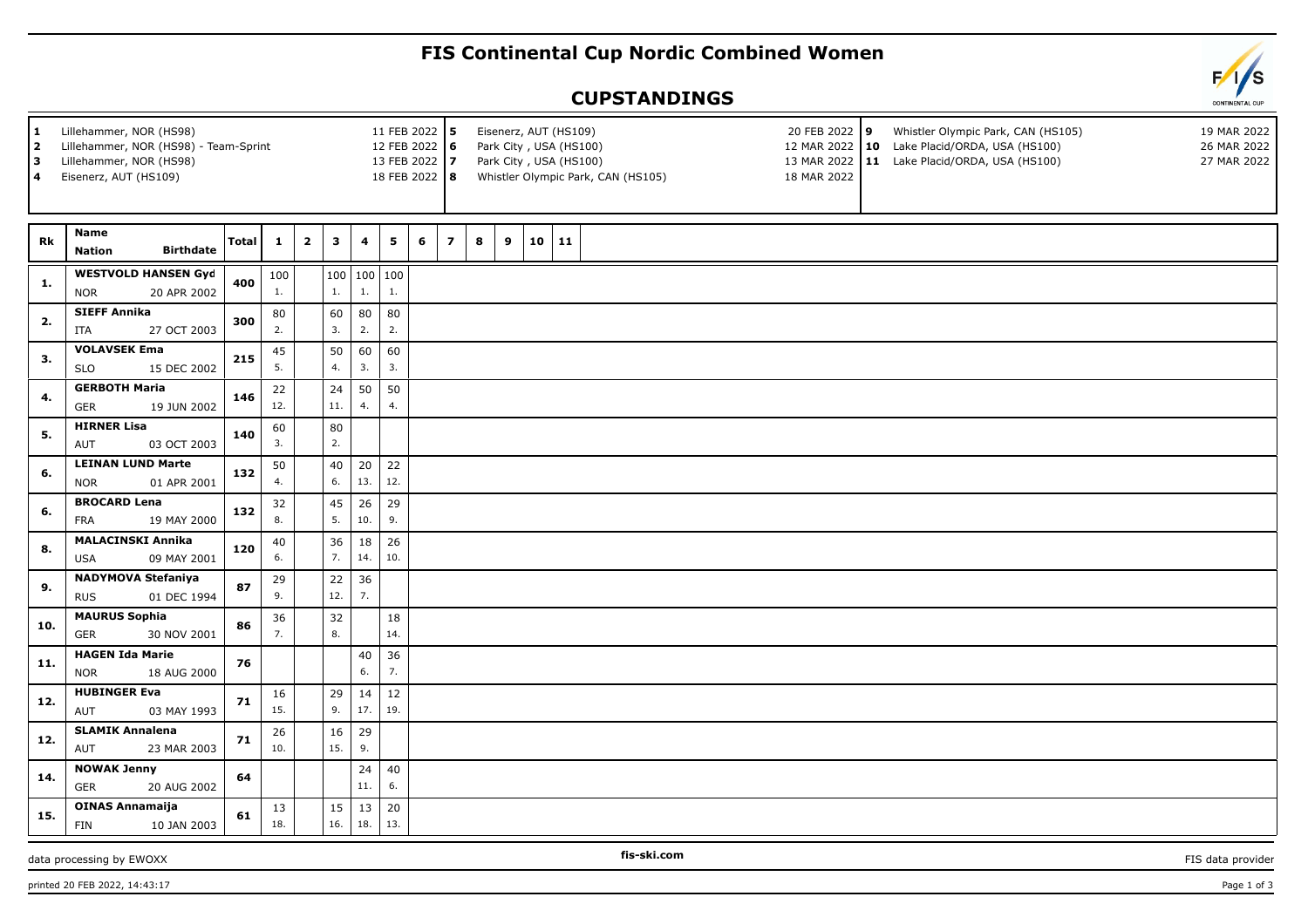| Rk  | Name<br><b>Birthdate</b><br><b>Nation</b>                | <b>Total</b> | $\mathbf{1}$ | $\overline{\mathbf{2}}$ | $\mathbf{3}$  | 4                     | 5         | 6 | $\overline{z}$ | 8 | 9 | 10   11 |  |
|-----|----------------------------------------------------------|--------------|--------------|-------------------------|---------------|-----------------------|-----------|---|----------------|---|---|---------|--|
| 15. | <b>KASAI Haruka</b><br>04 FEB 2004<br>JPN                | 61           |              |                         |               | 16<br>15.             | 45<br>5.  |   |                |   |   |         |  |
| 17. | <b>ARMBRUSTER Nathalie</b><br>02 JAN 2006<br><b>GER</b>  | 54           |              |                         |               | 22<br>12.             | 32<br>8.  |   |                |   |   |         |  |
| 18. | <b>OEIHAUGEN Thea</b><br><b>NOR</b><br>11 MAY 2001       | 53           | 15<br>16.    |                         | 14<br>17.     | 10<br>21.             | 14<br>17. |   |                |   |   |         |  |
| 19. | <b>WUERTH Svenja</b><br>GER<br>20 AUG 1993               | 50           | 24<br>11.    |                         | 26<br>10.     |                       |           |   |                |   |   |         |  |
| 20. | <b>KASAI Yuna</b><br>04 FEB 2004<br><b>JPN</b>           | 45           |              |                         |               | 45<br>5.              |           |   |                |   |   |         |  |
| 21. | <b>HAGEN Mille Marie</b><br>13 DEC 2002<br><b>NOR</b>    | 40           | 20<br>13.    |                         | 20<br>13.     |                       |           |   |                |   |   |         |  |
| 22. | <b>NAEHRING Marie</b><br>26 SEP 2003<br><b>GER</b>       | 36           | 18<br>14.    |                         | 18<br>14.     |                       |           |   |                |   |   |         |  |
| 22. | <b>VERBIC Silva</b><br><b>SLO</b><br>31 MAR 2002         | 36           |              |                         |               | 12<br>19.             | 24<br>11. |   |                |   |   |         |  |
| 24. | <b>ARISTOVA Olga</b><br>10 JUL 2002<br><b>RUS</b>        | 33           | 12<br>19.    |                         | 9<br>22.      | $\overline{2}$<br>29. | 10<br>21. |   |                |   |   |         |  |
| 25. | <b>TIKHONOVICH Aleksand</b><br><b>RUS</b><br>25 SEP 2003 | 32           | 14<br>17.    |                         | 13<br>18.     | 5<br>26.              |           |   |                |   |   |         |  |
| 25. | <b>HAASCH Cindy</b><br>GER<br>19 AUG 2004                | 32           |              |                         |               | 32<br>8.              |           |   |                |   |   |         |  |
| 27. | <b>BURGER Magdalena</b><br>05 NOV 2005<br>GER            | 30           |              |                         |               | 15<br>16.             | 15<br>16. |   |                |   |   |         |  |
| 28. | <b>ARNONE Tess</b><br>13 OCT 2003<br>USA                 | 28           | 8<br>23.     |                         | 8<br>23.      | $\overline{4}$<br>27. | 8<br>23.  |   |                |   |   |         |  |
| 29. | <b>THORS Alva</b><br>FIN<br>14 JUN 2005                  | 27           | 10<br>21.    |                         | $10\,$<br>21. | $\mathbf{1}$<br>30.   | 6<br>25.  |   |                |   |   |         |  |
| 29. | <b>IKEDA Hazuki</b><br>20 AUG 2005<br>JPN                | 27           |              |                         |               | 11<br>20.             | 16<br>15. |   |                |   |   |         |  |
| 31. | LEIRAAMO Oda<br><b>NOR</b><br>06 MAR 2003                | 23           | 11<br>20.    |                         | $12\,$<br>19. |                       |           |   |                |   |   |         |  |
| 32. | <b>BRABEC Alexa</b><br><b>USA</b><br>08 OCT 2004         | 20           |              |                         |               | 9<br>22.              | 11<br>20. |   |                |   |   |         |  |
| 32. | <b>DEJORI Daniela</b><br>ITA<br>01 AUG 2002              | 20           |              |                         |               | $\overline{7}$<br>24. | 13<br>18. |   |                |   |   |         |  |
| 32. | <b>KARAMYSHEVA Zhanna</b><br>23 JAN 2003<br><b>RUS</b>   | 20           | 9<br>22.     |                         | 11<br>20.     |                       |           |   |                |   |   |         |  |

data processing by EWOXX **Fission FIS data provider FIS data provider FIS data provider FIS data provider**